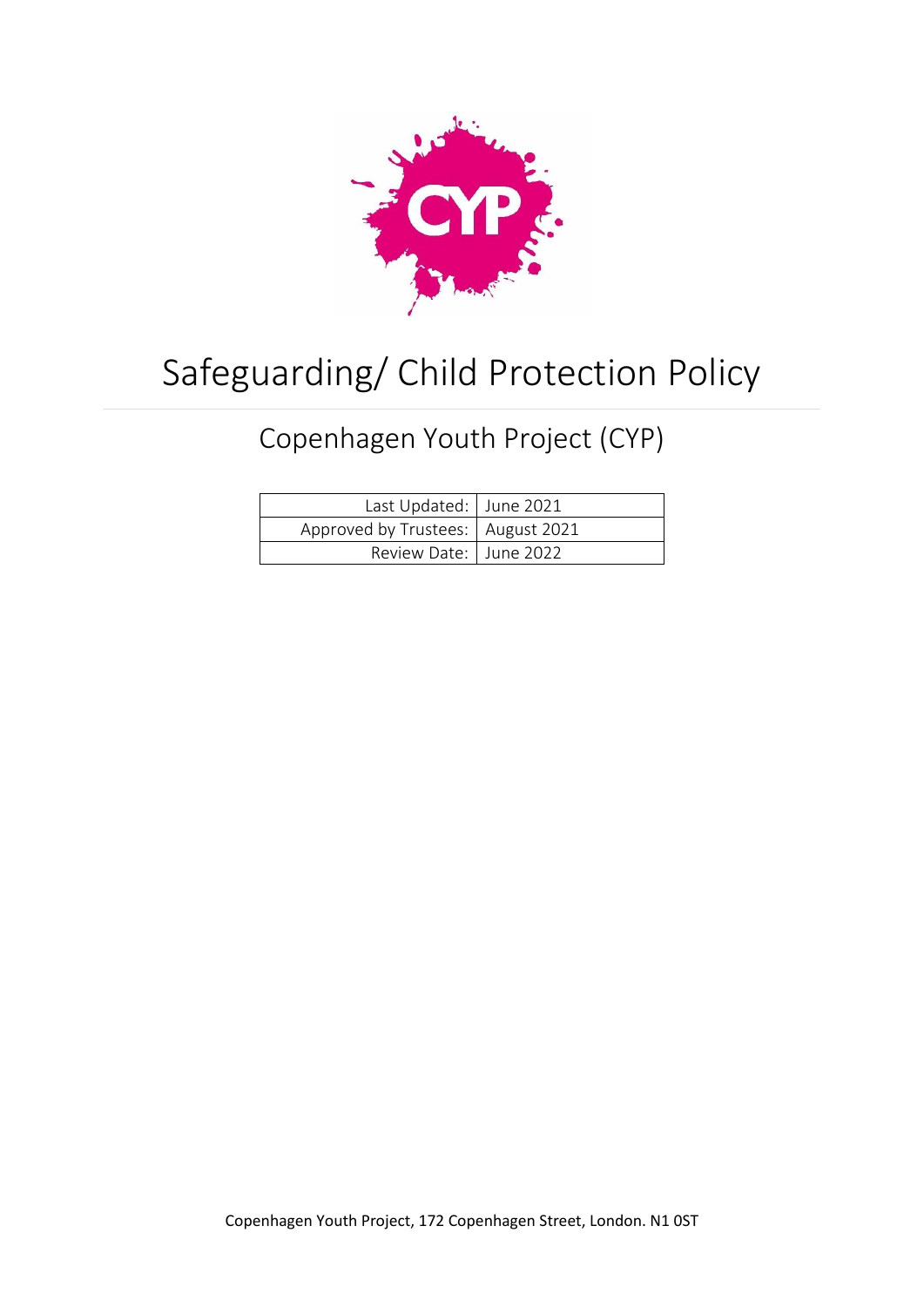#### Policy Statement

This policy is publicly available to children, young people, and parents on our website and at CYP premises.

This organisation believes that children and young people must be protected from harm at all times.

Copenhagen Youth Project believes every child and young person should be valued, safe and happy. We want to make sure that children and young people we have contact with know this and are empowered to tell us if they are suffering harm, feeling unsafe or unwell; as well as, enjoying what we have to offer in safety. We want parents and carers who use or attend our organisation to be supported to care for their child or young person in a way that promotes their health and well-being and keeps them safe.

We will achieve this by having an effective safeguarding procedure and following National and Local guidance (HM Government's 'What to Do If You're Worried A Child Is Being Abused', Ref: DFE-00124- 2015, and with reference to the 'London Child Protection Procedures'.)

If we discover or suspect a child or young person is suffering harm, we will notify social services or the police in order that they can be protected if necessary.

This child safeguarding policy and our child safeguarding procedure applies to all adults involved in Copenhagen Youth Project. This includes all staff, volunteers (including Trustees) and service users of Copenhagen Youth Project who are aged 18 or over and anyone carrying out any work for us or using our premises. It is the responsibility of the individuals listed to ensure that they follow this policy and behave appropriately.

A minimum of 2 staff will work at CYP sessions. The procedures for lone working are to communicate with the line manager and/or safeguarding officer to confirm the circumstances, action and permission in advance. All aspects of the policy will apply both in-person and online.

We will review our child protection policy and procedures every year to make sure they are still relevant and effective.

All staff including volunteers at Copenhagen Youth Project who work with children will be expected to take part in Safeguarding Awareness Training that will cover how to recognise, identify and respond to signs of abuse, neglect or exploitation relating to children within 3 months of appointment. Staff and volunteers must attend a refresher course at least every 5 years.

This policy refers to anyone under 16 as a child, anyone over 16 as a young person, and persons between 11-25 as children and young people.

Our Safeguarding Policy will be undertaken strictly in accordance with the following and all other relevant legislation:

- Children Act 1989 and 2004
- Working Together 2018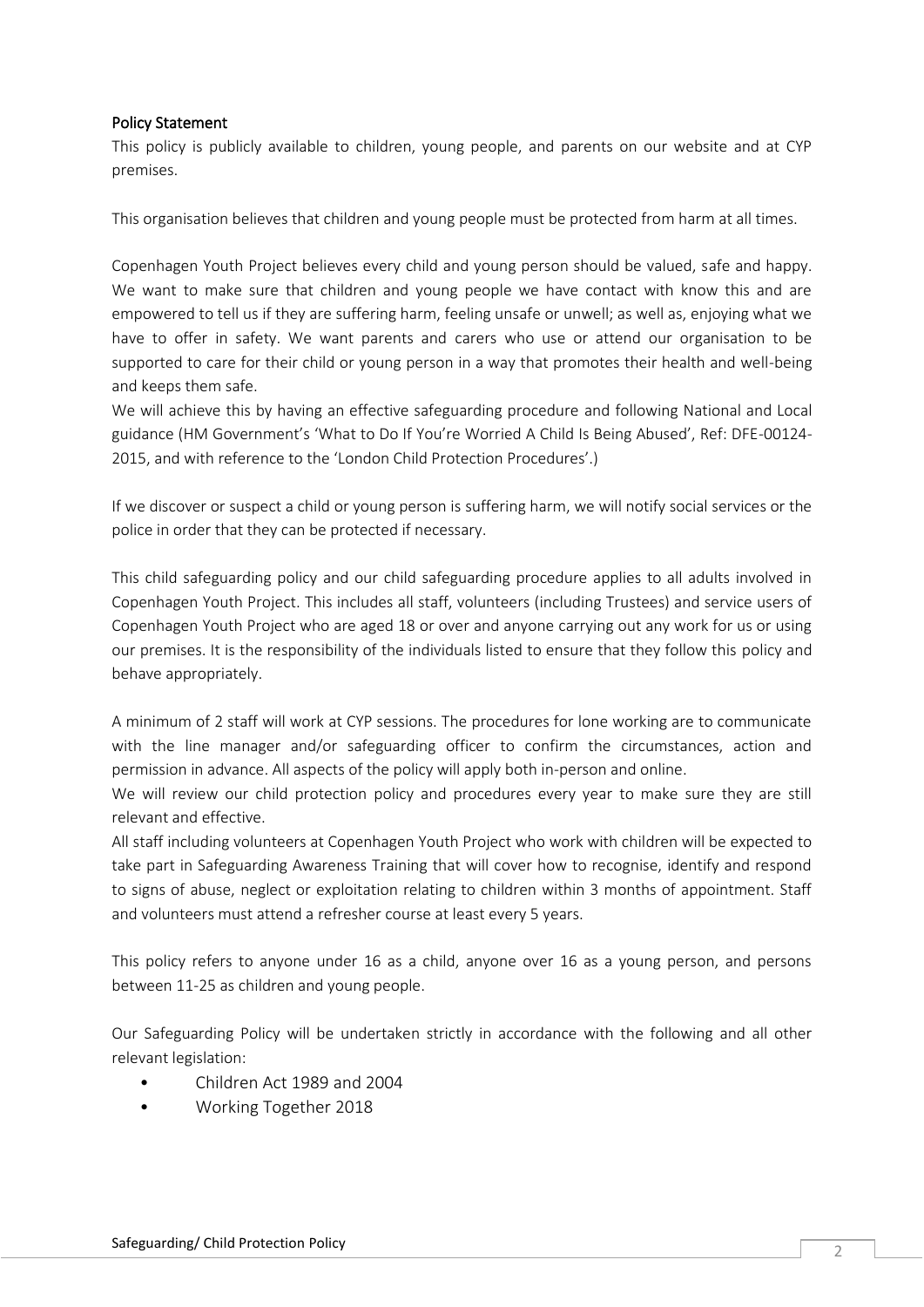#### Designated Safeguarding Officer

Copenhagen Youth Project will have a dedicated person to take responsibility for children and young people's safeguarding.

They should ideally be an individual with some knowledge or expertise in the field of children's safeguarding and/or childcare. If the organisation does not have an individual who already has this knowledge they will be given specialist training as quickly as possible to undertake the role.

Because of their key role in keeping children and young people safe, enhanced level DBS checks will be undertaken and 2 references taken up. Their role is to:

- Ensure the organisation's child protection policy and procedures are followed.
- Ensure they know how to make contact with social services and police staff responsible for dealing with child protection concerns both during and after office hours.
- Report any concerns to social services or the police.
- Act as a source of advice on all child protection matters and seek further advice and guidance from local statutory agencies as needed.
- Ensure that a record is kept of any concerns about a child or young person and any conversation or referrals to statutory agencies.

#### The Child Safeguarding Officers for Copenhagen Youth Project are:

| Name:    | Position: | Tel: I       | Mob:          | Email:                |
|----------|-----------|--------------|---------------|-----------------------|
| Stephen  | Project   | 02072784000  | 07921467207   | stephen@cyproject.org |
| Griffith | Director  |              |               |                       |
| Isoa     | Senior    | 020 72784000 | 07538 980 818 | isoa@cyproject.org    |
| l upua   | Youth     |              |               |                       |
|          | Worker    |              |               |                       |

You can also contact them at in writing at:

#### Copenhagen Youth Project, 172 Copenhagen Street, N1 0ST.

#### Safer Recruitment

It is the policy of Copenhagen Youth Project to check all adult volunteers and staff to ensure that only adults appropriate for a role are permitted to undertake responsibilities with CYP, and that regular reviews are undertaken of adult volunteers and staff to ensure their continued suitability.

Copenhagen Youth Project is committed to:

- following a defined process for appointing adult volunteers and staff that establishes the applicant's suitability taking into account the Safeguarding Policy, Health and Safety Policy and the Equal Opportunities Policy;
- Refusing applications from applicants that are found to be unsuitable;
- Putting in place robust safer recruitment arrangements and ensuring that these arrangements are made clear to applicants and the public;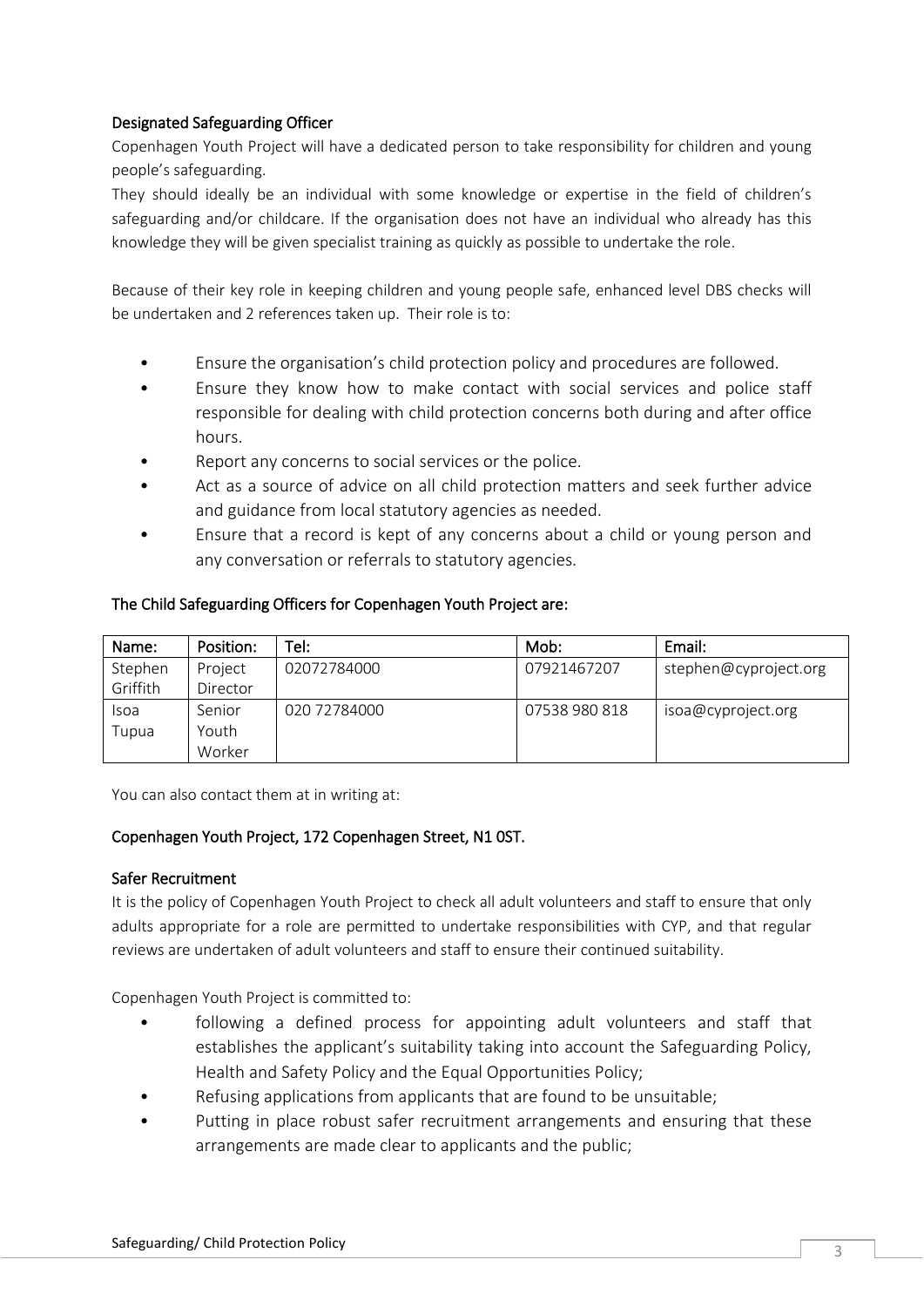Taking into account relevant information from our records, police forces, relevant statutory authorities, personal references and other credible sources.

During each interview, notes should be taken and at the end of the interview a form should be completed for each candidate, assessing their response to the topics and themes raised. They must answer specific questions pertaining to their suitability for the role and if appropriate their understanding of the safeguarding process. These should be reviewed at the end of the interview process by the panel to see that each candidate has been treated fairly.

When a new member of staff has been recruited they will be subject to two quality reference checks. References must come back as positive until they can start work. They will also have a Disclosure & Barring check which must be updated every three years, as well as a personal enquiry check.

#### Action to Take

If a child or young person has a serious injury (for example involving pain and bleeding) or is in immediate danger:

- 1. Dial 999 and request assistance from the ambulance service and/or police. Report the incident including all names and request a crime/incident number.
- 2. Report incident to our Chair, Nathan Davies, for data security send nameless information via email. Names can be provided over the phone.
- 3. Report the incident to Islington Council, for data security send nameless information to Social Services, the Integrated Gangs Team and Youth Services.

If you know or suspect the child or young person has come to harm through the actions of another, make sure that the professional staff you hand the child or young person over to understand this and take their name and record it. It will generally be appropriate to inform their parent or carer what has happened once the child or young person is safe with an appropriate professional, unless the professional advises otherwise.

For all safeguarding concerns which do not require calling the emergency services, you should consult the designated safeguarding officer as soon as possible or in any event within 24 hours of the concern being identified.

The incident (and crime number if applicable) for all incidents must be logged via an incident form in our secure filing system.

If, for any reason the Child Safeguarding Officer is not available then please contact the referral and assessment team:

#### Islington Children's Alerts

Tel: 020 7527 7400 (Mon –Fri – office hours) Tel: 020 7226 0992 (all other times)

They will advise on the best course of action, including a possible safeguarding referral. See appendix 2 for the Safeguarding Alert Form.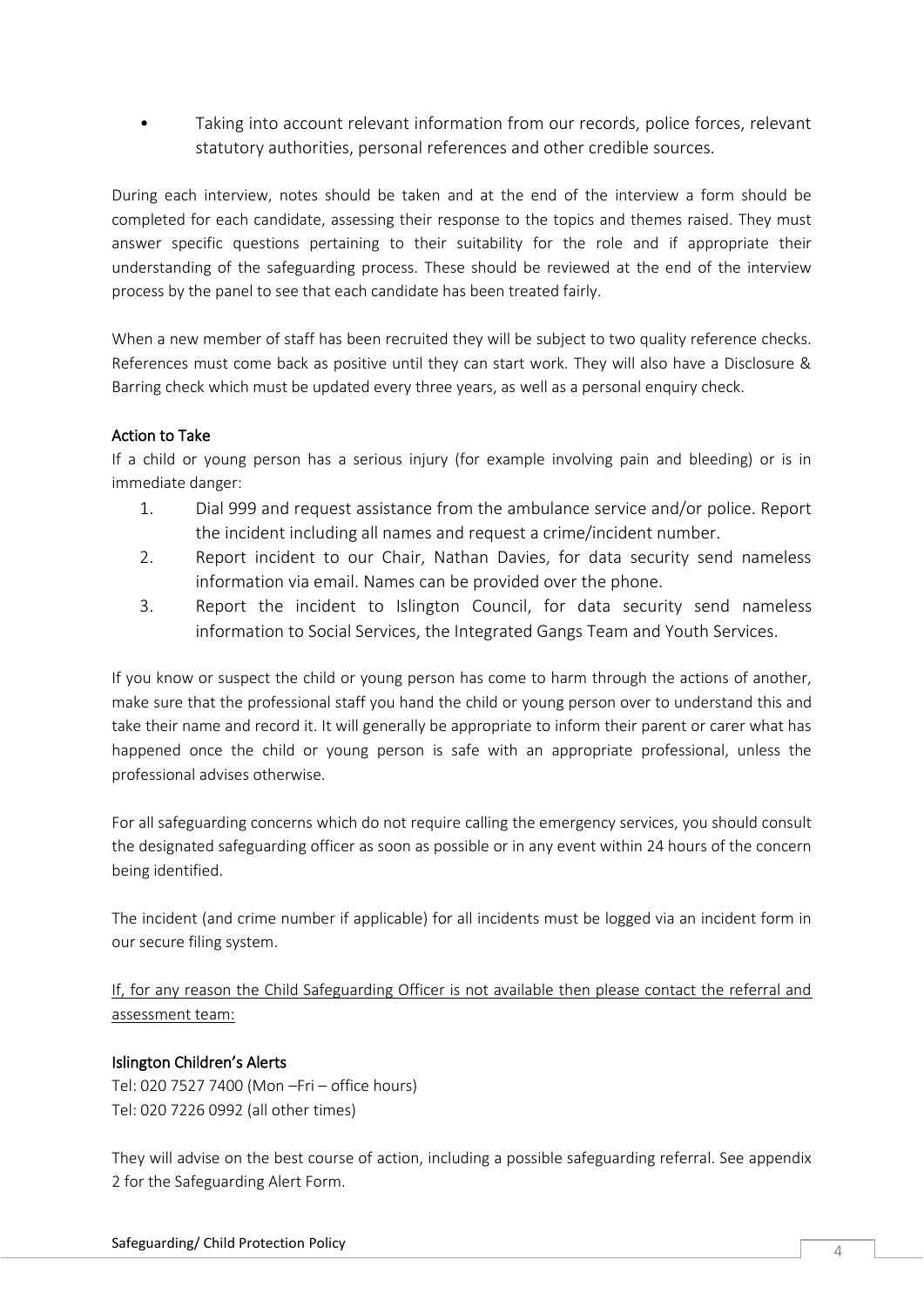Making a safeguarding referral should always be done following discussion with the Child Safeguarding Officer. However, inaction or delay could be detrimental to the safety and wellbeing of a young person or child, and any action, including a safeguarding referral, should be treated as a priority and occur as soon as possible after any concerns are raised. At latest this should be done within 48 hours.

It is best to make a referral based on your concerns as opposed to doing nothing but always discuss your action with the Child Safeguarding Officer afterwards.

You may become aware that a child or young person has been abused through some of the examples below.

- A direct disclosure by the child or young person.
- Witness to the abuse taking place.
- A complaint or expression of concern by another member of staff, volunteer or member of the public.
- An observation of changes in the young person or child's behaviour by the volunteer or member of staff.

It is important to:

- Assure the person making the disclosure or allegation that they will be taken seriously.
- Listen to the person, taking what they say seriously and keep questions to the minimum to ensure you keep a clear and accurate understanding of what is said.
- Do not interrupt the person who is making the disclosure or ask them leading questions.
- Do not jump to conclusions or be judgemental.
- Don't give any promises of confidentiality.
- Do explain that you have a duty to report what you have been told to the Child Safeguarding Officer, who may then need to report it further.
- Be aware of the possibility of the need for forensic evidence.
- Make written notes of your conversation at the earliest opportunity.

#### Remember:

Do not carry out your own investigation by talking to parents or carers etc.

Do not put words in any young person/child's mouth by asking direct questions such as "Did your dad do it?"

Do not feel that you must inform parents/carers if you think it may put the young person or child at risk of further harm or cause them to be silenced.

Do not just ignore your worry.

Do consult with your Child Safeguarding Officer

Do ask open-ended questions to clarify your concern e.g. "How did you hurt your arm?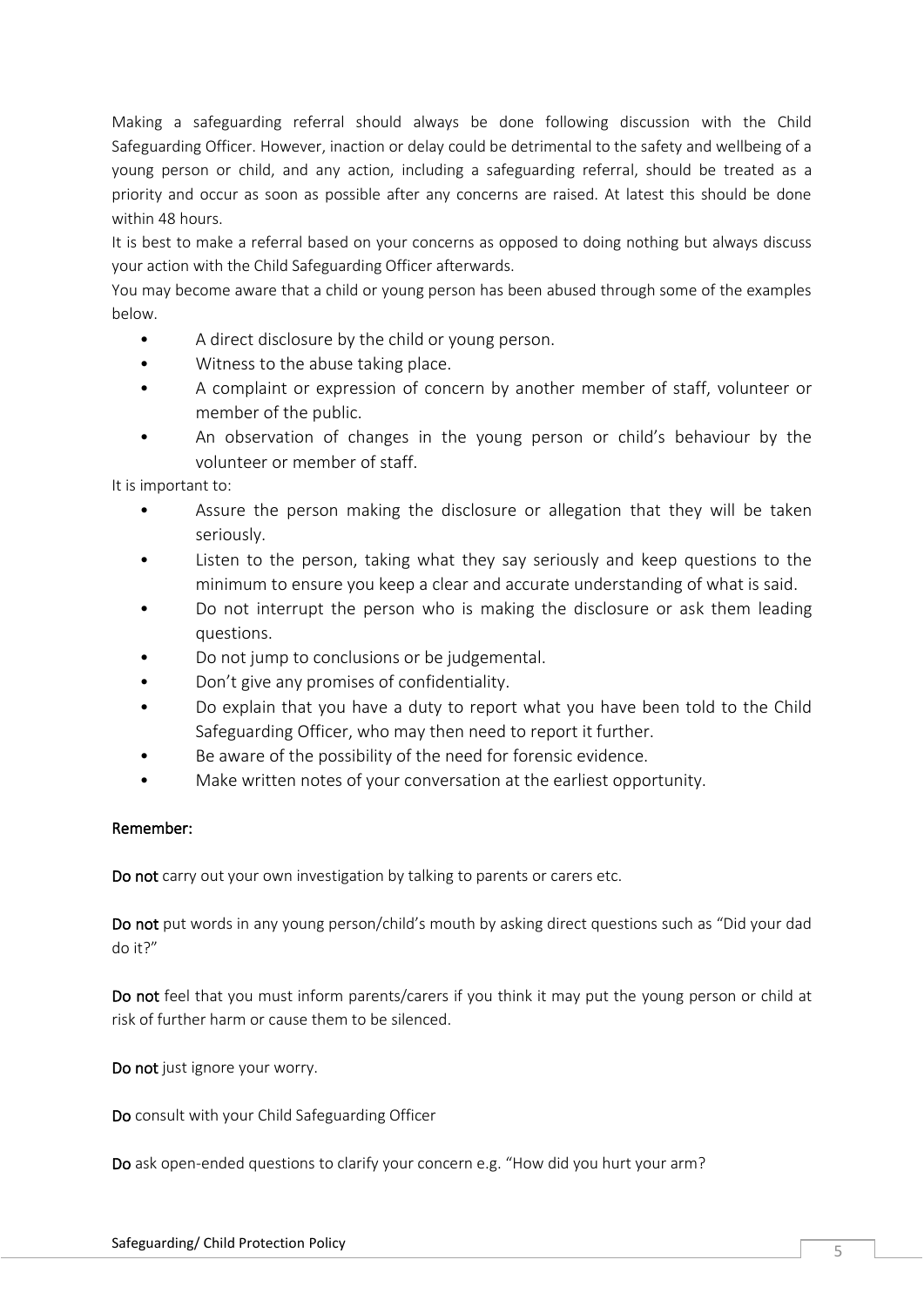Do listen to the child/young person making a disclosure.

Do Take action.

If the concern is long term rather than immediate, for example a child/young person who is often dirty, smelly or who has disruptive behaviour, you should discuss this with the Child Safeguarding Officer who will decide whether to make a referral.

#### Recording, confidentiality and data protection

All disclosures, suspicion and witness to abuse should be recorded and kept on file along with the Copenhagen Youth Project Safeguarding Alert Form. It is important to be careful when writing up notes. Do not write speculative or judgemental comments. Make sure you include the time and the date, and that the information is factual and accurate. Record what the person said using their own words where possible. Describe the circumstances of the alleged abuse then sign and date your report.

A copy of the report will be kept on the individual's file which will be saved in a secure folder. Reports shared with the Local Authority are made through a secure server.

#### Allegations against a member of staff or volunteer

If a member of staff or volunteer has an allegation of abuse against them the Child Safeguarding Officer must investigate this, or a Senior member of staff if they are unavailable. The Chair of Trustees must be informed.

There may be three types of investigation, depending on the complaint:

- Criminal police are immediately involved.
- Safeguarding/Child protection social services (and possibly) the police will be involved.
- Disciplinary or misconduct dealt with by CYP.

The Child Safeguard Officer should record the date and time of the observation or the disclosure, the exact words spoken by the individual making the disclosure as far as possible, the name of the person to whom the concern was reported (with date and time), the names of any other person present at the time and wider relevant knowledge or background information. They should store any written reports by the individual making the disclosure alongside this information. It is not appropriate at this stage to conduct formal interviews or take written statements from staff.

After an investigation by the Safeguarding Officer, if appropriate, this information will be shared with social services.

#### Areas of Responsibility

#### Staff and Volunteers

Every member of staff and volunteer at Copenhagen Youth Project has a duty to make an alert if they suspect or witness abuse of any kind to a child or young person. All staff and volunteers have a responsibility to have a good understanding and awareness of Copenhagen Youth Project and the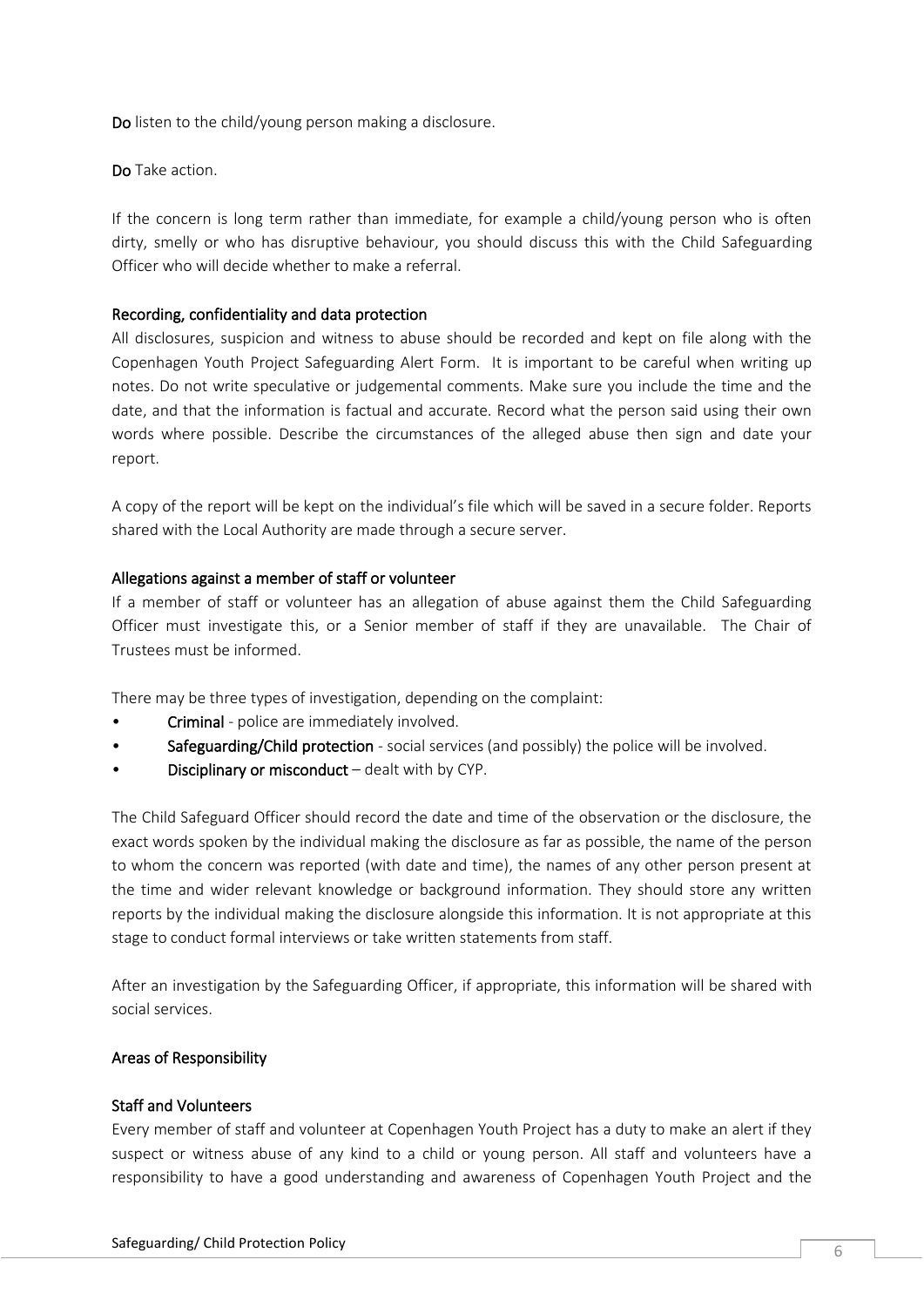Local Authority's safeguarding procedures. Staff members and volunteers also have a responsibility to attend training in relation to safeguarding. Line managers will be responsible for sending their staff to safeguarding training.

#### Line Manager

Managers have a duty not only to make an alert if appropriate but to support a member of staff to make or who has made an alert. Managers also have a duty to follow the recruitment policy to ensure safer recruitment.

#### Code of Conduct for Adults Working with Children and Young People

Adults who fail to implement the Code of Conduct or safeguarding procedures may have the matter drawn to the attention of the Designated Safeguarding Officer who will take appropriate disciplinary action.

- 1. Always remember that while you are caring for other people's children/young person you are in a position of trust and your responsibilities to them and the organisation must be uppermost in your mind at all times.
- 2. Report all allegations, suspicions and concerns to your line manager immediately.
- 3. Do not smoke in front of any child or young person.
- 4. Do not be under the influence of alcohol or allow anyone under the age of 18 to consume alcohol when you are responsible for children and young people or on CYP's premises.
- 5. Do not use any racist, sexist, discriminatory or offensive language. Do not use inappropriate, suggestive or threatening language, whether verbal, written or online.
- 6. Avoid having 'favourites' or showing preferential treatment to specific individuals.
- 7. You should not invite a child or young person to your home or arrange to see them outside of the working relationship.
- 8. You should not engage in any sexual activity (this would include using sexualised language) with a child/young person you meet through your duties or start a personal relationship with them, this would be an abuse of trust.
- 9. Exercise caution about being alone with a child or young person. Do not plan to be alone with a child. In situations where this may be needed (e.g. where a child/young person wants to speak in private), include a third individual, ensure you are within sight and hearing of others or ensure you're in a room with CCTV and lastly note the conversation in the log. You may plan to be alone with a young person but there must be a risk assessment for this situation in place. This also applies when interacting with children online and over social media.
- 10. Never use any kind of physical punishment or chastisement such as smacking or hitting. Physical contact should only ever be initiated by the child/young person, e.g. for a hug when upset.
- 11. Do talk explicitly to children and young people about their right to be kept safe from harm.
- 12. Do listen to children and young people and create an environment where they feel safe to voice their concerns.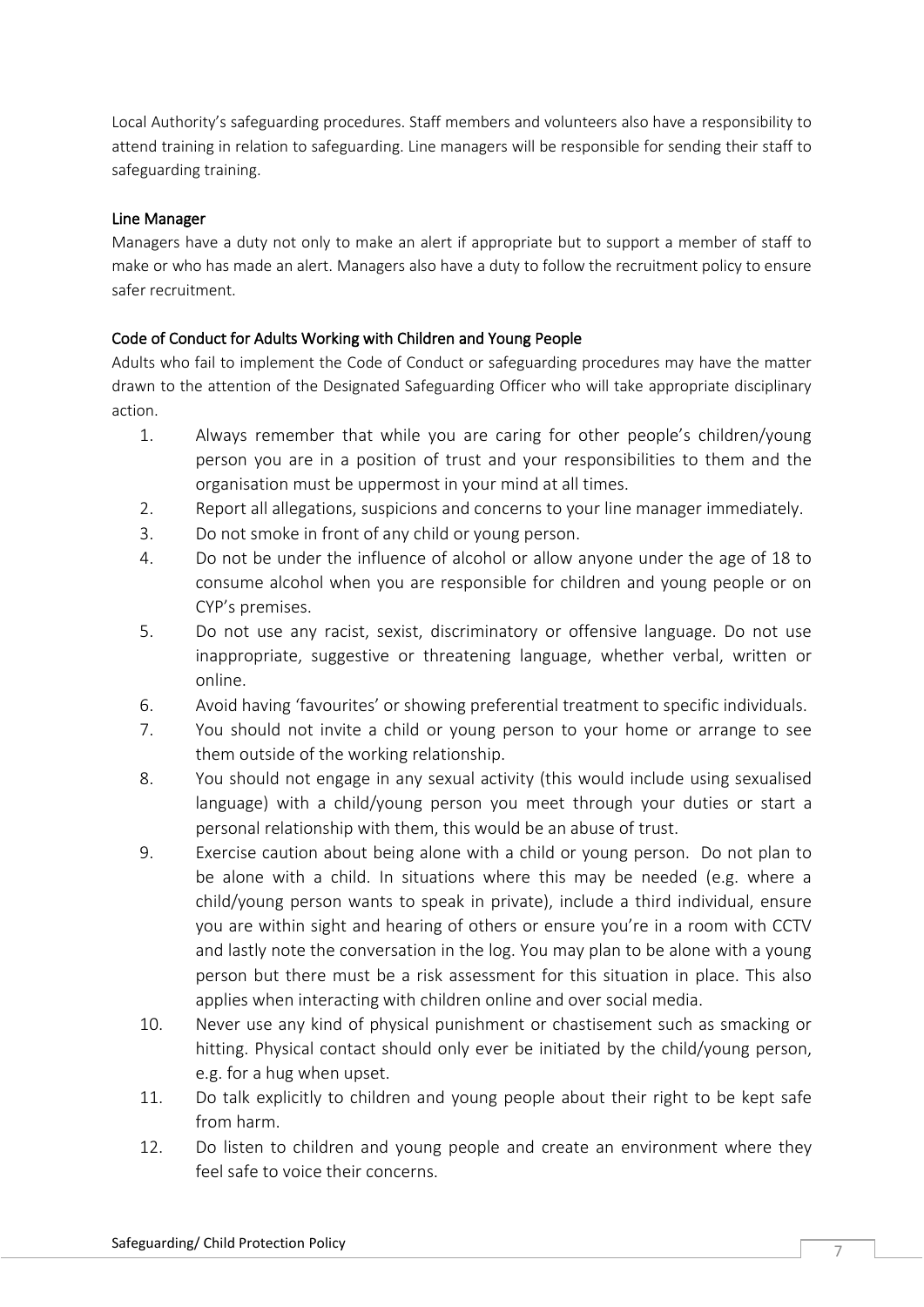- 13. Remember that someone may misinterpret your actions.
- 14. Do work as a team with your co-workers/volunteers. Agree with your Line Manager what you expect from children and young people and be consistent in enforcing it.
- 15. Staff must wear appropriate clothing that is not revealing.

## Online Youth Work and Social Media

CYP also engages with young people remotely through a variety of channels. The following section is relevant to all online activity, remote interactions and social media platforms, including but not limited to Instagram, TikTok, WhatsApp, email, text and phone calls.

Staff and volunteer Code of Conduct for Online Youth Work

- 1. Staff should not engage in one-to-one conversations with young people in remote interactions or over social media, a second adult should always be included
- 2. Staff should always conduct themselves on the internet, both in and out of their CYP role, as they would face-to-face and be aware of what they say and how they say it. If you wouldn't say or do something in the "real" world, then don't do it online
- 3. Staff should only engage with children/young people on social media platforms which are age appropriate to the individual
- 4. There must be a minimum of 2 staff on each online youth club session
- 5. There must be one lead member of staff on each session and one staff member undertaking a register/checking who has joined the session
- 6. Staff must arrive 15 mins early for an online session to prepare
- 7. Staff must de-brief with the lead worker at the end of the online session using a different online session / invite to ensure it is private.
- 8. Staff must ensure their physical background does not show anything private or inappropriate or that some would find offensive (e.g. posters/artwork, books, their bedroom etc)
- 9. Staff must not smoke or vape during online youth sessions
- 10. Staff must not drink alcohol before or during online sessions
- 11. Staff must wear appropriate clothing that is not revealing online
- 12. Staff must ensure their language and conduct during sessions are professional at all times.
- 13. Staff must be clear on their roles prior to the session starting
- 14. Staff must be aware of how to report safeguarding concerns
- 15. Staff must be aware and adhere to CYP's E-Safety Policy at all times.

### Young People Code of Conduct for Online Youth Club

The following rules will be stipulated to young people attending online youth club.

1. Do not send offensive, violent, sexual or any other form of inappropriate material to young people or staff. If this occurs, you will be removed from the session and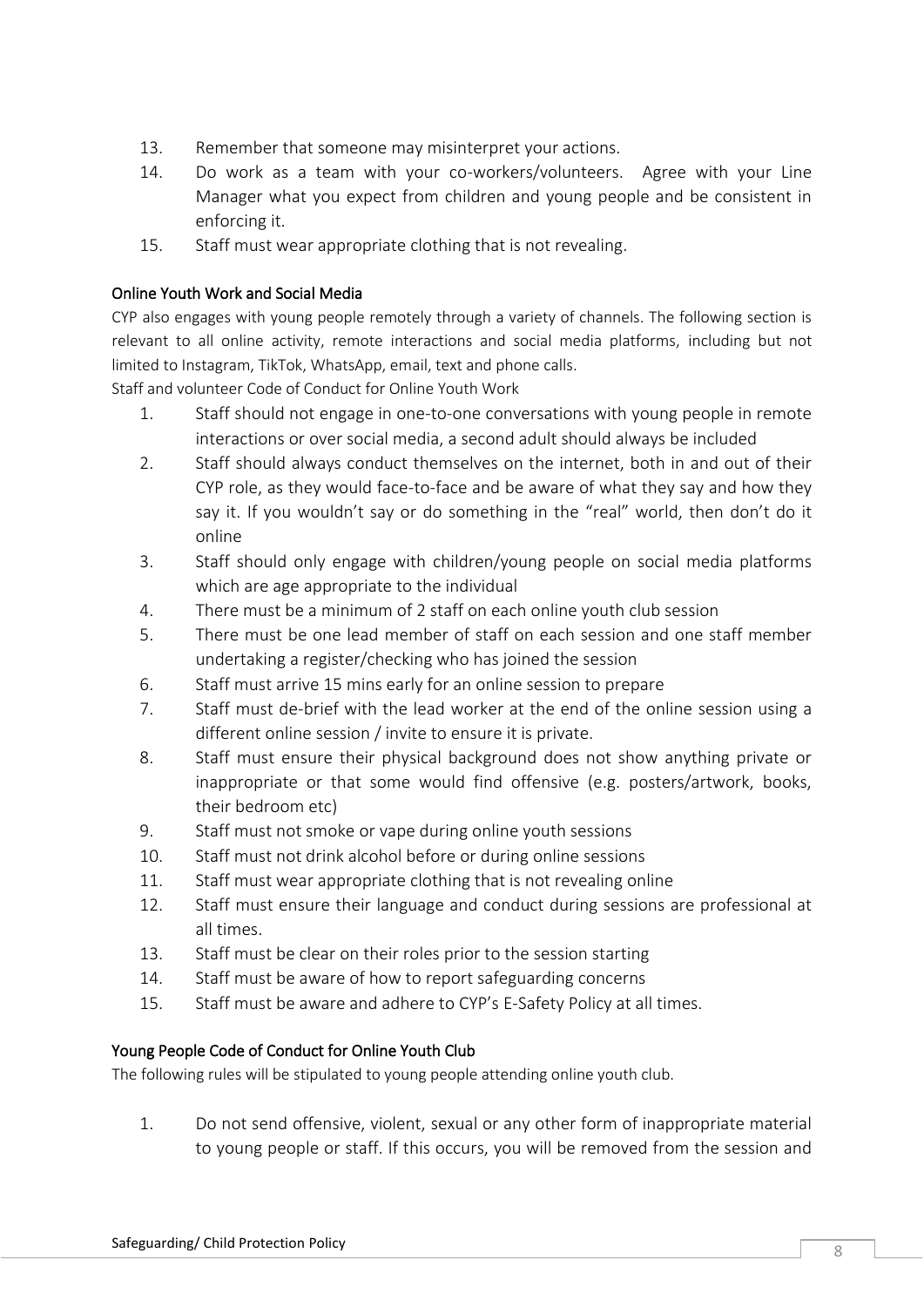your parents will be contacted. If the material is of a violent or sexual nature the police may need to be contacted.

- 2. If you are video calling, please use a blank background or use the function to change the background so you are not sharing your personal space  $-$  your bedroom is a private space.
- 3. You must join the waiting room to sign into a session before the session begins. This is so we can make sure that only people we all know take part.
- 4. You must not share invite links for our sessions with people who do not attend the youth club normally. If you have a friend who wants to join they must get in touch with Isoa Tupua by phone or email because they will need their parents to complete a membership form before they take part in our activities.
- 5. Do not, under any circumstances, record or screen shot online sessions. Doing this is a serious breach of the Data Protection Act 2018 and will lead to parents/carers being notified.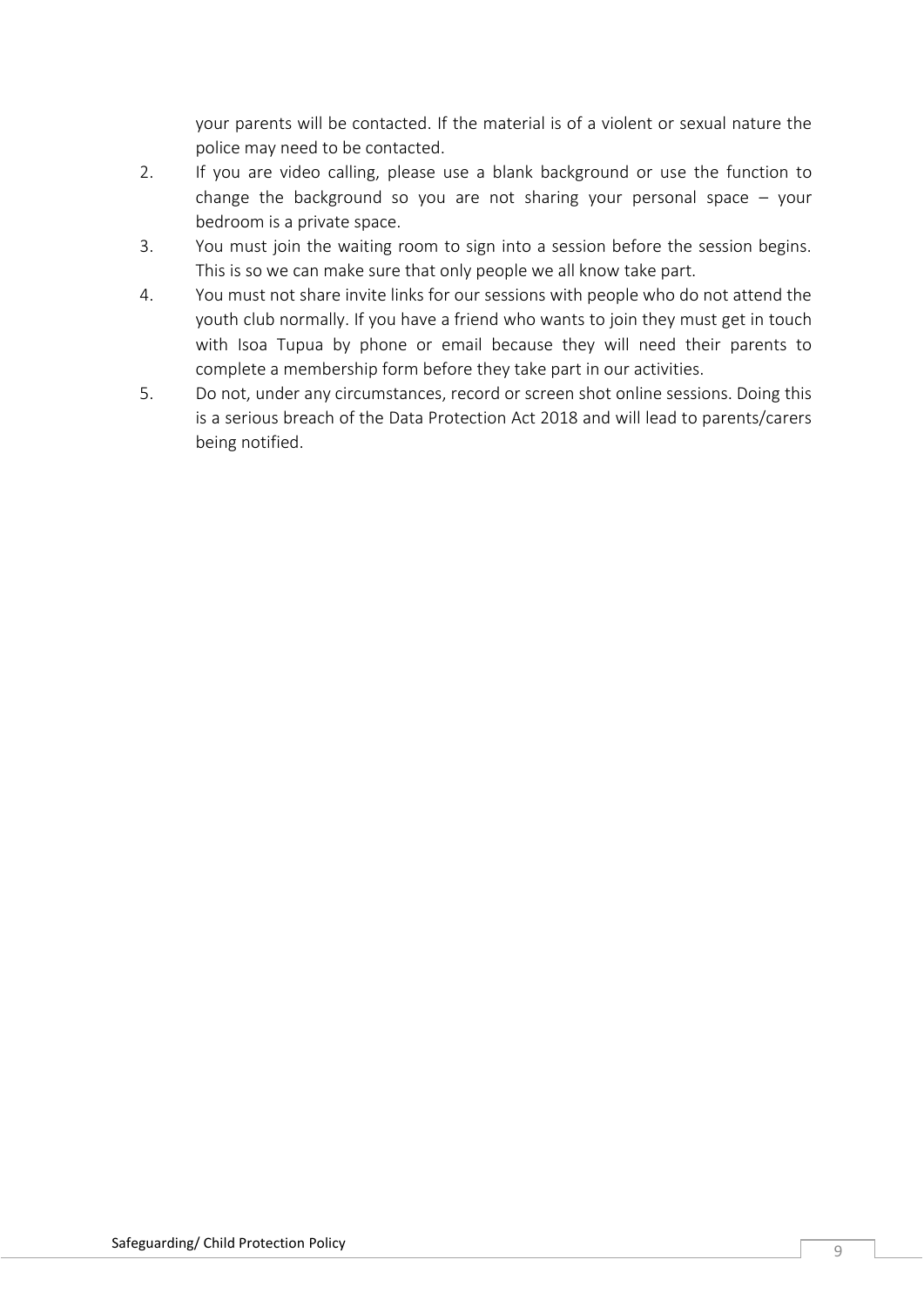## Appendix 1 – Safeguarding Flow Chart



Record accurately details of the incident and steps taken on Inter Agency Referral/ Safeguarding Alert Form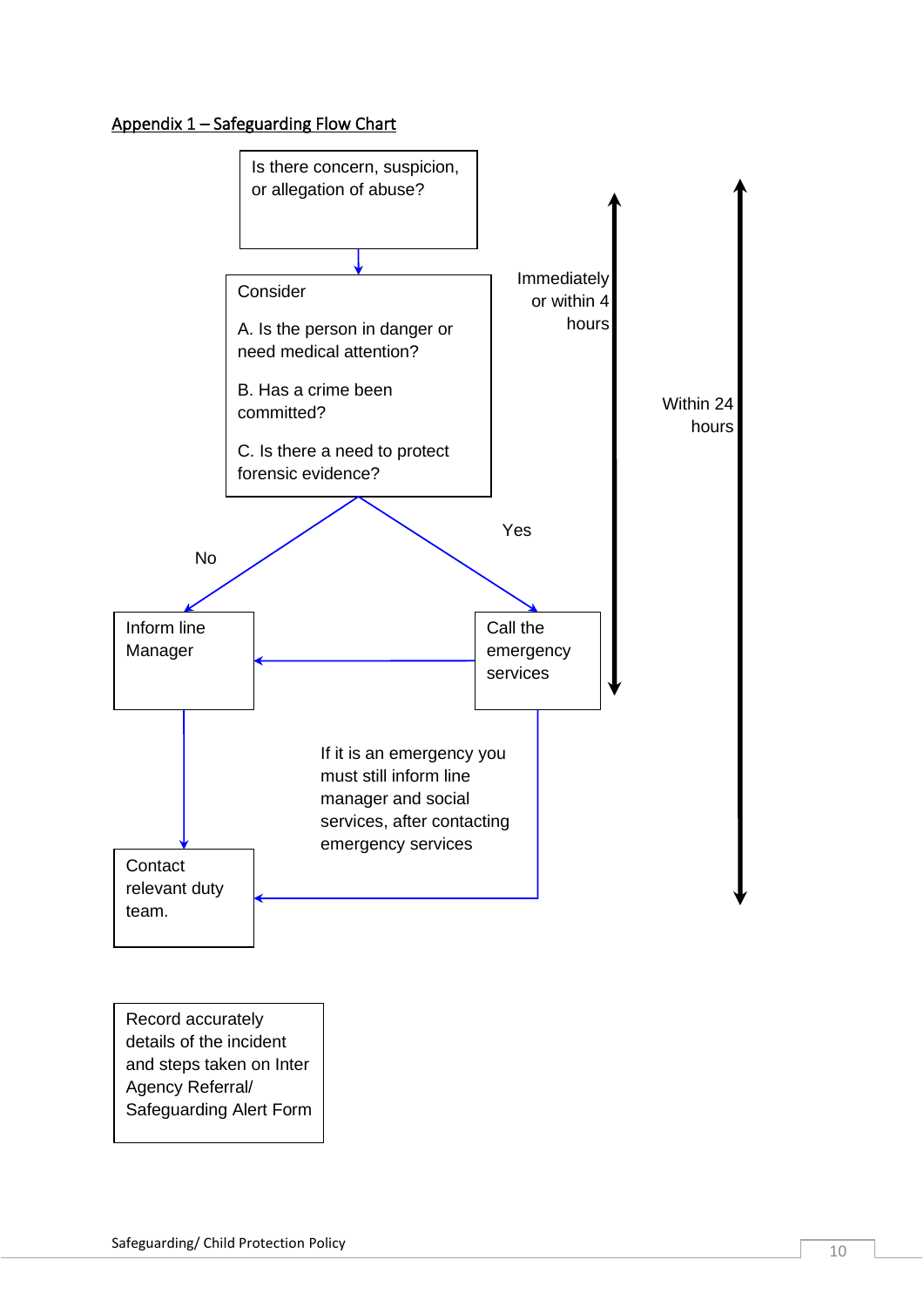## Appendix 2 - Safeguarding Alert Form

## All correspondence should be marked

#### 'STRICTLY CONFIDENTIAL'

| Name of alleged victim:                                                  |                 | Known as: |
|--------------------------------------------------------------------------|-----------------|-----------|
| <b>Details</b><br>$D.O.B:$ _/_/__                                        | Ethnicity:      |           |
| Age:                                                                     | Contact number: |           |
| Address:                                                                 |                 |           |
| First Language:                                                          |                 |           |
| Is an interpreter or signer required? Yes<br>No                          |                 |           |
| Does the person have a disability? Yes $\Box$ No $\Box$ Please describe: |                 |           |

#### Carer details (if known):

| Carer's name:          |  |
|------------------------|--|
| Relationship to person |  |

#### Family Details

|           | Name: | D.O.B.                                 | Address: |
|-----------|-------|----------------------------------------|----------|
| Mother:   |       | $\frac{\mu}{\mu}$                      |          |
| Father:   |       | $\begin{tabular}{c} $-$ \end{tabular}$ |          |
| Siblings: |       | $\frac{\Delta}{\Delta}$                |          |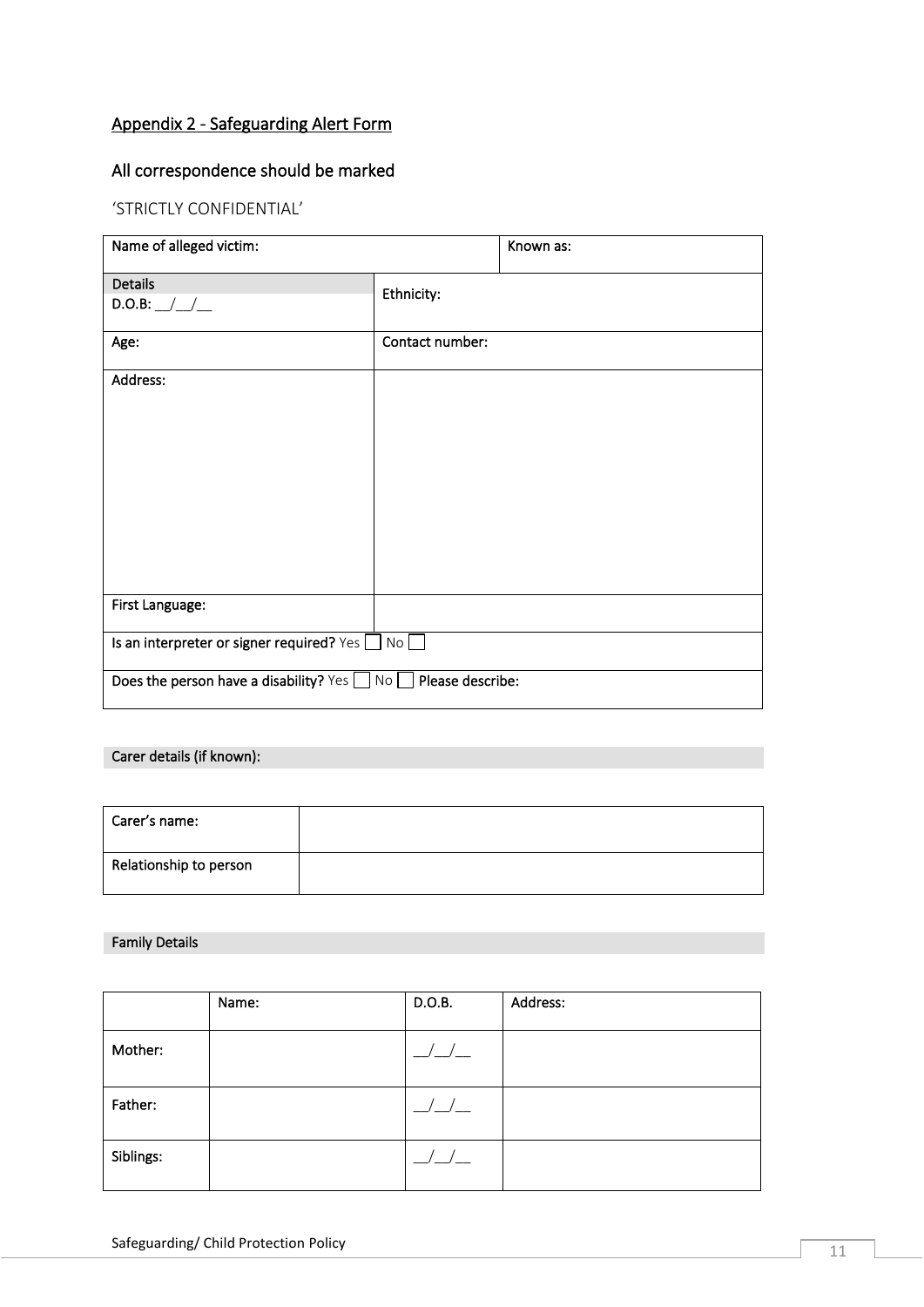| Relevant |  |  |
|----------|--|--|
| others:  |  |  |
|          |  |  |

## Details of GP / Health Visitor (if known):

| Name of GP/                                                                                 |                      |  |
|---------------------------------------------------------------------------------------------|----------------------|--|
|                                                                                             |                      |  |
| <b>Health Visitor</b>                                                                       |                      |  |
|                                                                                             |                      |  |
| Address                                                                                     |                      |  |
|                                                                                             |                      |  |
| Telephone number                                                                            |                      |  |
|                                                                                             |                      |  |
|                                                                                             |                      |  |
|                                                                                             | Reason for referral: |  |
|                                                                                             |                      |  |
|                                                                                             |                      |  |
|                                                                                             |                      |  |
|                                                                                             |                      |  |
|                                                                                             |                      |  |
|                                                                                             |                      |  |
| Detail of allegation, suspicion or concern: (including time, date, venue & other witnesses) |                      |  |
|                                                                                             |                      |  |
|                                                                                             |                      |  |
|                                                                                             |                      |  |
|                                                                                             |                      |  |
|                                                                                             |                      |  |
|                                                                                             |                      |  |
|                                                                                             |                      |  |
|                                                                                             |                      |  |
|                                                                                             |                      |  |
|                                                                                             |                      |  |
|                                                                                             |                      |  |
|                                                                                             |                      |  |
|                                                                                             |                      |  |
|                                                                                             |                      |  |
|                                                                                             |                      |  |
|                                                                                             |                      |  |
|                                                                                             |                      |  |
|                                                                                             |                      |  |
|                                                                                             |                      |  |
|                                                                                             |                      |  |
|                                                                                             |                      |  |
|                                                                                             |                      |  |
|                                                                                             |                      |  |
|                                                                                             |                      |  |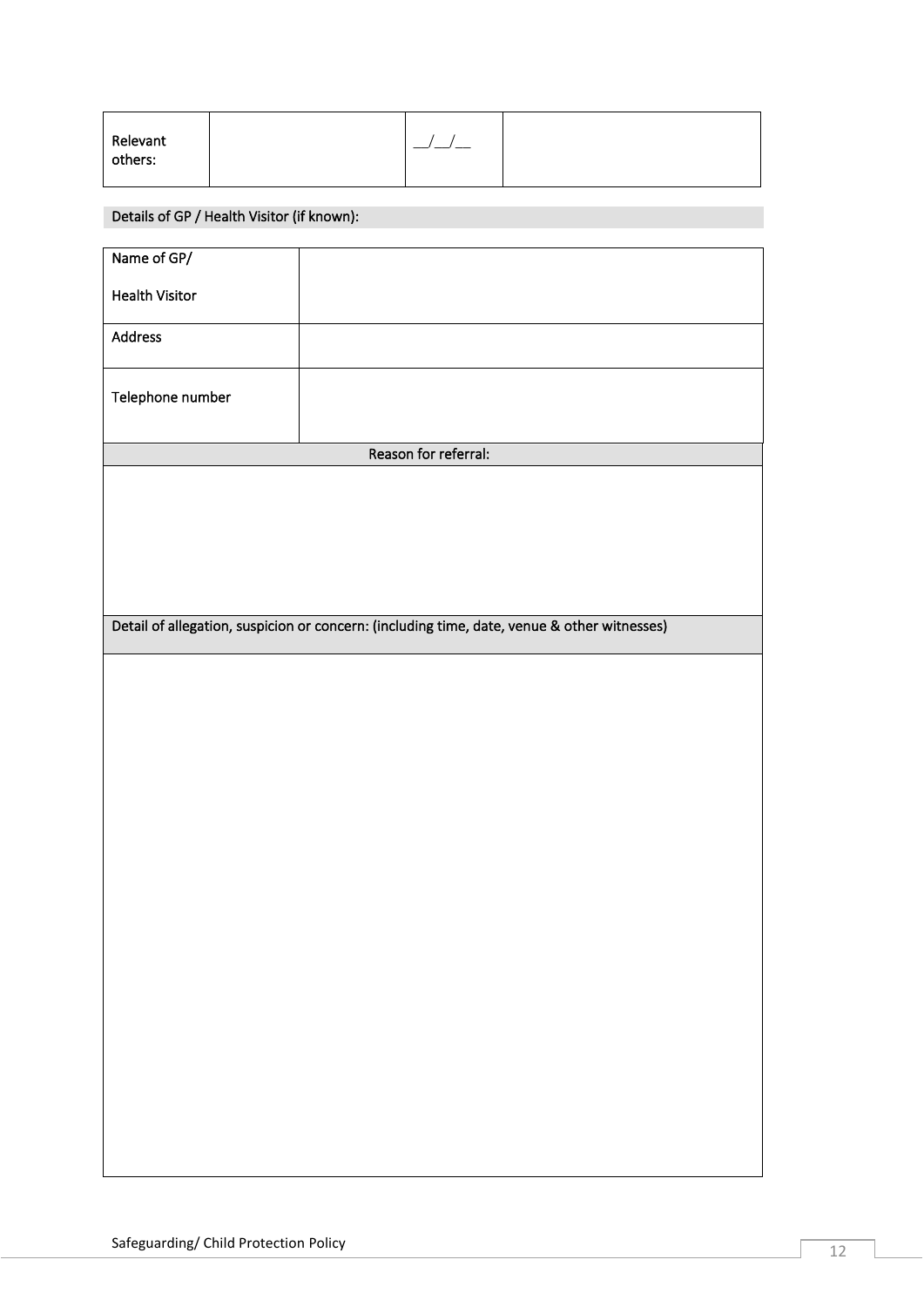Please continue on a separate sheet if necessary. This should be signed and dated.

Have these concerns been discussed with a family member or carer?

Does the alleged victim know a referral is being made?

If not, what is the reason for this?

| Name of alleged perpetrator:                               |                 | Known as:                                                                                         |
|------------------------------------------------------------|-----------------|---------------------------------------------------------------------------------------------------|
| Details of alleged perpetrator<br>D.O.B: / /               | Ethnicity:      |                                                                                                   |
| Age:                                                       | Contact number: |                                                                                                   |
| Address:                                                   |                 | Does the alleged perpetrator live with the victim:<br>If yes do they care for the alleged victim: |
| First Language:                                            |                 |                                                                                                   |
| Is an interpreter or signer required? Yes $\Box$ No $\Box$ |                 |                                                                                                   |
| Does the person have a disability? Yes                     | No              |                                                                                                   |

| Service making referral      |  |
|------------------------------|--|
| Contact details of service / |  |
| person making referral       |  |
| Signed by member of staff    |  |
| reporting incident           |  |
| Date and time                |  |

| Date and time discussed with<br>Line Manager |  |
|----------------------------------------------|--|
| <b>Signed by Line Manager</b>                |  |